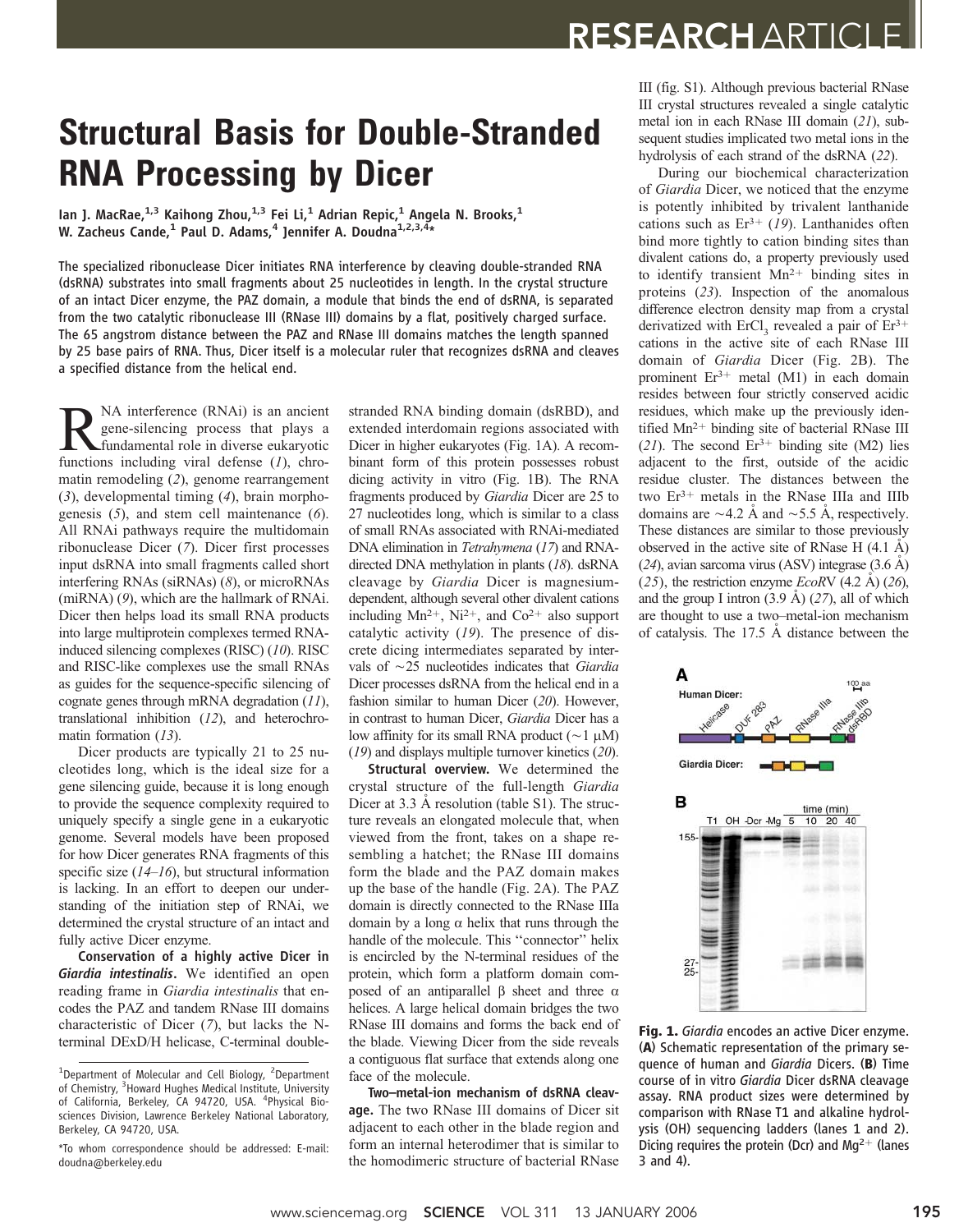### RESEARCH ARTICLE

Fig. 2. Crystal structure of Giardia Dicer. (A) Front and side view ribbon representations of Dicer showing the N-terminal platform domain (blue), the PAZ domain (orange), the connector helix (red), the RNase IIIa domain (yellow), the RNase IIIb domain (green) and the RNase-bridging domain (gray). Disordered loops are drawn as dotted lines. (B) Close-up view of the Dicer catalytic sites; conserved acidic residues (sticks); erbium metal ions (purple); and erbium anomalous



difference electron density map, contoured at 20 $\sigma$  (blue wire mesh). Dashed lines indicate distances described in the text.

Fig. 3. Structural features of the Dicer PAZ domain. (A) Superposition of the  $C_{\alpha}$  atoms of PAZ domains from Giardia Dicer (orange) and human Argonaute1 (white). Amino acids forming the  $3'$  overhang-binding pocket are shown as sticks. (B) Electrostatic surface representation of the PAZ domains of Giardia Dicer and Argonaute1 (hAGO1). Asterisks denote 3<sup>'</sup> overhang-binding pockets. The RNA in Argonaute1 PAZ structure is drawn as green sticks.



metal-ion pairs closely matches the width of the dsRNA major groove. We also observed  $Mn^{2+}$ in all M1 and some M2 sites in crystals grown in high concentrations of MnCl<sub>2</sub>. Therefore, we propose that the  $Er^{3+}$  metals seen in Giardia Dicer denote true catalytic metal-ion binding sites and that Giardia Dicer uses a two–metalion mechanism of catalysis. Given the high level of sequence conservation throughout the RNase III family, it is likely that all RNase III enzymes, including bacterial RNase III and Drosha, contain similar catalytic metal-ion binding sites.

Structural features of the Dicer PAZ domain. The PAZ domain is an RNA binding module found in Dicers and in the Argonaute family of proteins that are core components of RISC and other siRNA- and miRNA-containing complexes. Previous studies of PAZ domains from several Argonaute proteins revealed a degenerate oligonucleotide/oligosaccharide-binding (OB)

fold that specifically recognizes dsRNA ends containing a 3' two-base overhang  $(28-31)$ . Superposition of the PAZ domains of Giardia Dicer and human Argonaute1 reveals that the two domains share the same overall fold and 3<sup>'</sup> two-nucleotide RNA binding pocket (Fig. 3A).

The Dicer PAZ domain contains a large extended loop that is conserved among Dicer sequences and absent in Argonaute (fig. S1). The Dicer-specific loop dramatically changes the electrostatic potential and molecular surface surrounding the  $3'$  overhang-binding pocket relative to the Argonaute PAZ domain (Fig. 3B). The presence of many basic amino acid residues in the extra loop could substantially affect the way the RNA is recognized and perhaps handed off to other complexes by each family of proteins.

A model for siRNA formation. The structure of *Giardia* Dicer immediately suggests how Dicer enzymes specify siRNA length. Measuring from the active site of the RNase IIIa domain to the 3<sup>'</sup> overhang-binding pocket in the PAZ domain gives a distance of  $\sim 65$  Å (Fig. 4), which matches the length of 25 dsRNA base pairs. To produce a likely model of a Dicer-dsRNA complex, the positions of the metal-ion pairs bound in each RNase III domain were used to anchor the two scissile phosphates of an ideal A-form dsRNA helix into the RNase III active sites. This placement positions the twofold symmetry element of the dsRNA coincident with the pseudo twofold symmetry axis relating the two RNase III domains, which is analogous to how restriction enzymes typically bind dsDNA substrates (32). Bacterial RNase III has been proposed to bind dsRNA in a similar fashion (16, 33). Outside of the RNase III region, the modeled dsRNA extends along a flat surface formed by the platform domain. This surface contains a large positively charged region that could interact directly with the nega-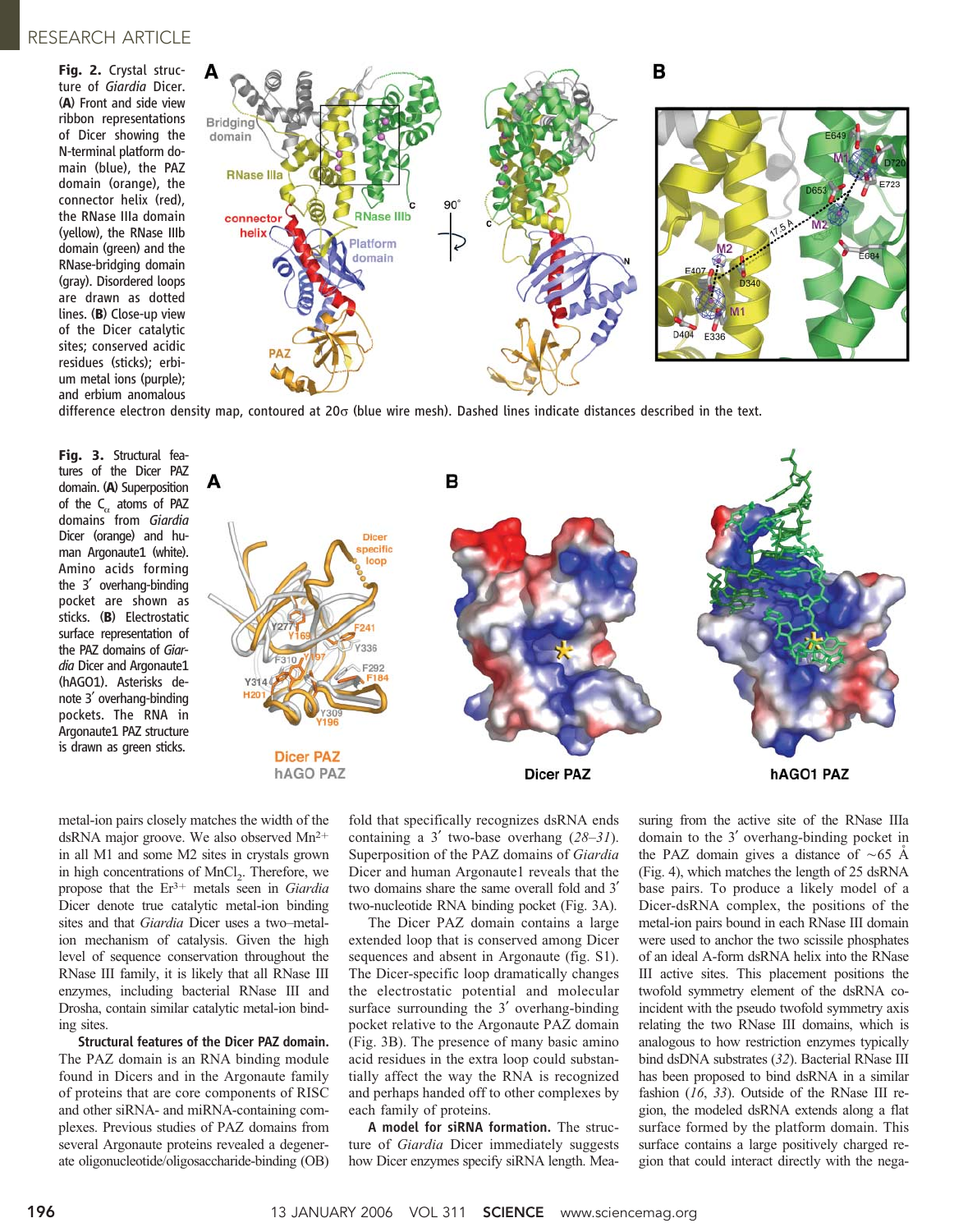

Fig. 4. A model for dsRNA processing by Dicer. Front and side views of a surface representation of Giardia Dicer with modeled dsRNA. Red and blue represent acidic and basic protein surface charge, respectively. Electrostatic surface potentials do not include contributions from bound metal ions. Putative catalytic metal ions are shown as green spheres. White arrows point to scissile phosphates. Asterisk denotes PAZ domain 3' overhang-binding pocket.

tively charged phosphodiester backbone of the modeled dsRNA helix. The 3' end of the RNA duplex falls directly into the 3' overhangbinding pocket of the PAZ domain, and the 5<sup>'</sup> end lies adjacent to the Dicer-specific PAZ domain loop. There are exactly 25 nucleotides between the 3' end of the helix bound to the PAZ domain and the scissile phosphate in the RNase IIIa domain.

Thus, Dicer is a molecular ruler that measures and cleaves  $\sim$ 25 nucleotides from the end of a dsRNA. The length of the small RNAs produced by Dicer is set by the distance between the PAZ and RNase III domains, which is largely a function of the length of the connector helix. This model of dsRNA processing is consistent with the proposed architecture of human Dicer based on biochemical studies in which the RNase IIIa and IIIb domains were shown to produce the siRNA 5' and  $3'$  ends, respectively (16). Furthermore, closing the ends of a dsRNA substrate by hybridization or ligation greatly diminished dicing activity (20, 34), which may explain why circular viral dsRNA is resistant to RNAi (35).

Giardia Dicer can support RNAi in fission yeast. Given that Giardia Dicer lacks some of the domains commonly associated with Dicer enzymes, most notably the N-terminal helicase, we wondered if the structure represents an intact Dicer or merely the catalytic subunit of a larger complex required for complete Dicer function in vivo. To address this question, we introduced the Giardia Dicer gene into a strain

of the fission yeast Schizosaccharomyces pombe that contains a deletion of its endogenous Dicer  $(dcr\Delta)$ .

Like most Dicer proteins, the S. pombe Dicer contains an N-terminal helicase domain and a C-terminal dsRBD. The *S. pombe dcr* $\triangle$  strain is defective in RNAi and is hypersensitive to the microtubule-destabilizing drug thiobendazole (TBZ) because of chromosome missegregation (36). Plasmid expression of S. pombe  $dcr1^+$  fully rescued TBZ sensitivity of the  $dcr\Delta$  cells. A partial functional rescue of TBZ sensitivity was also achieved by episomal expression of Giardia Dicer, indicating that Giardia Dicer can suppress the chromosome segregation defect (Fig. 5A). Furthermore, Giardia Dicer restores silencing of centromeric regions that are aberrantly transcribed in the  $dcr\Delta$  mutant (Fig. 5B). These results demonstrate that Giardia Dicer is sufficient to function as an intact Dicer in vivo.

A conserved architecture in Dicer enzymes. Considering the structural role played by the connector helix that links the PAZ and RNase III domains (Fig. 2), we wondered whether larger Dicer proteins found in higher eukaryotes contain an analogous helix. Sequence alignment of the region directly following the PAZ domain of several evolutionarily diverse Dicer enzymes reveals a conserved pattern of hydrophobic and hydrophilic amino acids that is predicted to form a long  $\alpha$  helix by secondary structural analysis (fig. S2). All Dicers contain a conserved proline about 11 amino acid residues from the predicted N terminus of the



Fig. 5. Giardia Dicer supports RNAi in vivo. (A) Overexpression (OE) of Giardia Dicer rescues the TBZ sensitivity of the S. pombe Dicer delete  $(dcr\Delta)$ . Growth was assayed by spotting 10-fold serial dilutions of cultures indicated. (B) Overexpression of Giardia Dicer restores transcriptional silencing at centromeres (cen). Transcript levels were determined by semiquantitative reverse-transcriptase polymerase chain reaction. Actin (act) served as an internal control. bp, base pair.

helix. In the crystal structure of Giardia Dicer, this proline induces a distinct kink that aids in directing the helix toward the RNase IIIa domain.

Most Dicer proteins contain a conserved region of  $\sim$ 100 amino acids termed "domain of unknown function 283'' (DUF283), which lies between the helicase and PAZ domains in the primary sequence. Low but consistent sequence homology between the N-terminal domain of Giardia Dicer and DUF283 (fig. S3) suggests that in the Dicers of higher eukaryotes, DUF283 forms a platform structure similar to that of Giardia Dicer.

The conserved Dicer architecture, together with the demonstration that *Giardia* Dicer can substitute for *S. pombe* Dicer in vivo, argues that the mechanism of Dicer-catalyzed dsRNA processing is conserved. Moreover, these results indicate that all Dicers evolved from a common ancestral enzyme. Because Giardia is one of the most anciently diverged members of the eukaryotic kingdom, we may consider that the earliest eukaryotic organisms had a similar Dicer enzyme and therefore were capable of RNAi-like processes. It will be of evolutionary interest to determine the cellular function of Dicer and RNAi in Giardia.

The structure of Giardia Dicer also provides new insight into eukaryotic RNase III enzymes in general. This family of enzymes performs a range of specific cellular functions involving the cleavage of dsRNA [reviewed in (37)]. The structure of Dicer illustrates